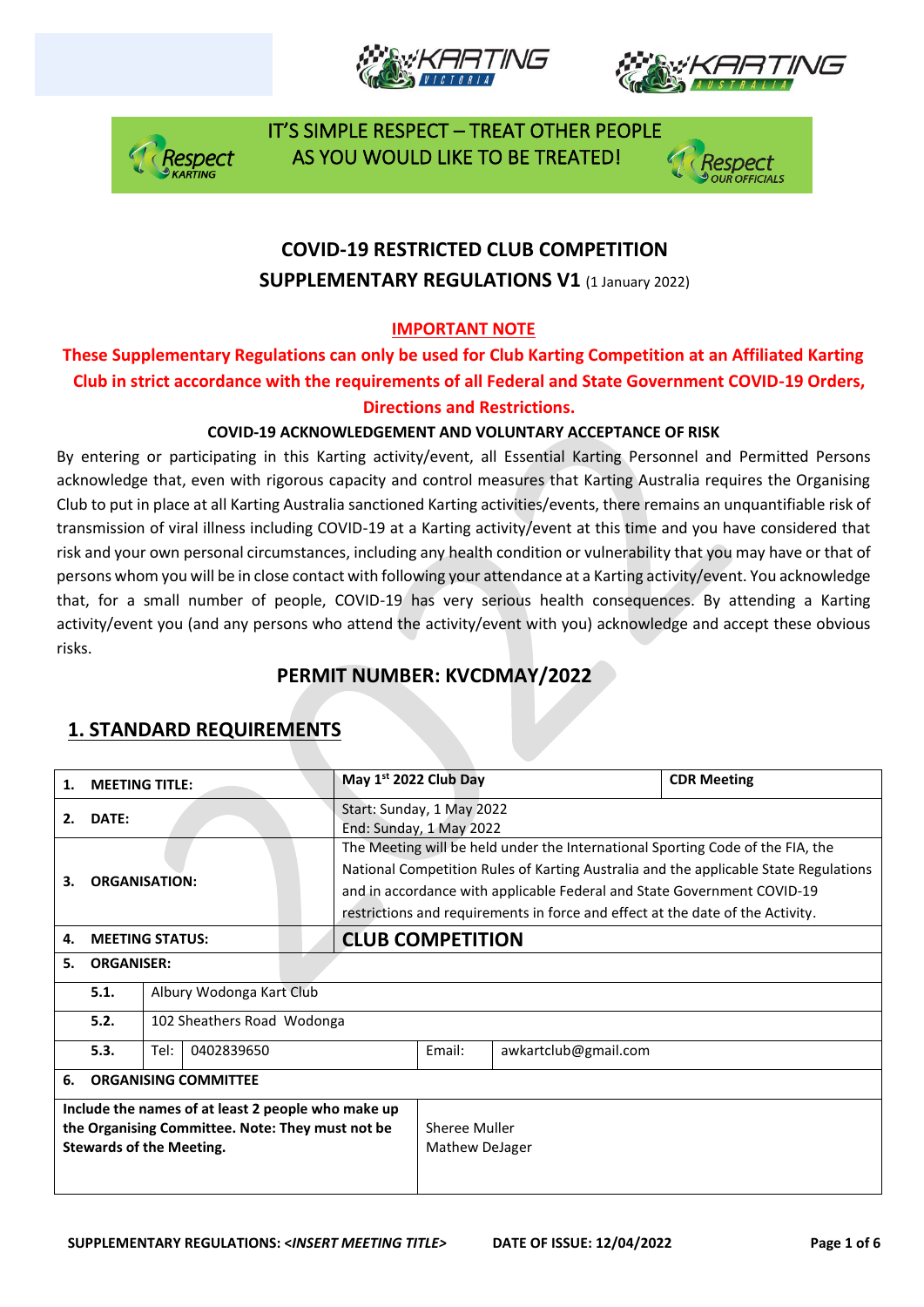







| 7. ESSENTIAL OFFICIALS (Ref: General Rules Chapter 7 Rule 4 - "Essential Officials")                                                                     |                                                                                                 |  |  |  |  |
|----------------------------------------------------------------------------------------------------------------------------------------------------------|-------------------------------------------------------------------------------------------------|--|--|--|--|
| <b>Stewards of The Meeting</b><br>Note: Chief Steward Must be Grade 3 or Higher                                                                          | James Reynolds (Chief Steward)                                                                  |  |  |  |  |
| Clerk of the Course                                                                                                                                      | John Reynolds                                                                                   |  |  |  |  |
| Note: Up to 35 Entries May be Grade 4 or Higher. More than 35 Entries* Must be Grade 3 or Higher<br>* See General Rules Chapter 7 Rule 4 Guidance Note 2 |                                                                                                 |  |  |  |  |
| Chief Scrutineer: May be Grade 4 or Higher                                                                                                               | Dave Galley                                                                                     |  |  |  |  |
| Chief Timekeeper:                                                                                                                                        | Sheree Muller                                                                                   |  |  |  |  |
| <b>Emergency and Medical Services:</b>                                                                                                                   | <b>Albury Wodonga First Aid</b>                                                                 |  |  |  |  |
| <b>OTHER OFFICIALS</b><br>8.                                                                                                                             |                                                                                                 |  |  |  |  |
| Assistant Clerk Of The Course:                                                                                                                           | Wayne Hawkins                                                                                   |  |  |  |  |
| Starter                                                                                                                                                  | Clerk of course and assistants are judges of fact for the start <insert<br>Name&gt;</insert<br> |  |  |  |  |
| <b>Scales Marshal</b>                                                                                                                                    | Dave Galley                                                                                     |  |  |  |  |
| <b>CIRCUIT DETAILS</b><br>9.                                                                                                                             |                                                                                                 |  |  |  |  |
| <b>Circuit Name:</b>                                                                                                                                     | Wodonga Karting Complex                                                                         |  |  |  |  |
| <b>Circuit Address:</b>                                                                                                                                  | 102 Sheathers Road Wodonga Victoria                                                             |  |  |  |  |
| <b>Track Length:</b>                                                                                                                                     | 1007 metres                                                                                     |  |  |  |  |
| <b>Direction Of Racing:</b>                                                                                                                              | Clockwise                                                                                       |  |  |  |  |
| <b>Track Density:</b>                                                                                                                                    | 40                                                                                              |  |  |  |  |
| <b>Notice Board:</b>                                                                                                                                     | Adjacent to Secretary's office                                                                  |  |  |  |  |
| <b>Stewards Office:</b>                                                                                                                                  | Adjacent to Secretary's office                                                                  |  |  |  |  |
| <b>Mechanical Breakdown Lane:</b>                                                                                                                        | Will be in use at this Meeting.                                                                 |  |  |  |  |
| Parc Fermé:                                                                                                                                              | Includes In grid, scales area, scales shed and tech shed.                                       |  |  |  |  |

## **2. ADMINISTRATION**

| 1.                        | Anyone that holds a KA karting licence may compete at club events                        |  |  |  |
|---------------------------|------------------------------------------------------------------------------------------|--|--|--|
| 2.                        | The Club must maintain a register of all permitted persons who enter the Circuit for the |  |  |  |
|                           | Event.                                                                                   |  |  |  |
| З.                        | The number of entries in the Event is strictly limited by Government Directions/Orders.  |  |  |  |
|                           | Pre-entry for the Event is essential. There will be NO ENTRIES ACCEPTED ON THE DAY.      |  |  |  |
|                           | The Competition Groups listed below are permitted to compete at this Meeting.            |  |  |  |
| <b>COMPETITION GROUPS</b> | Competition Group names as listed in the 2022 Australian Karting Manual Competition      |  |  |  |
|                           | Rules Chapter 5 Rule 7 must be used.                                                     |  |  |  |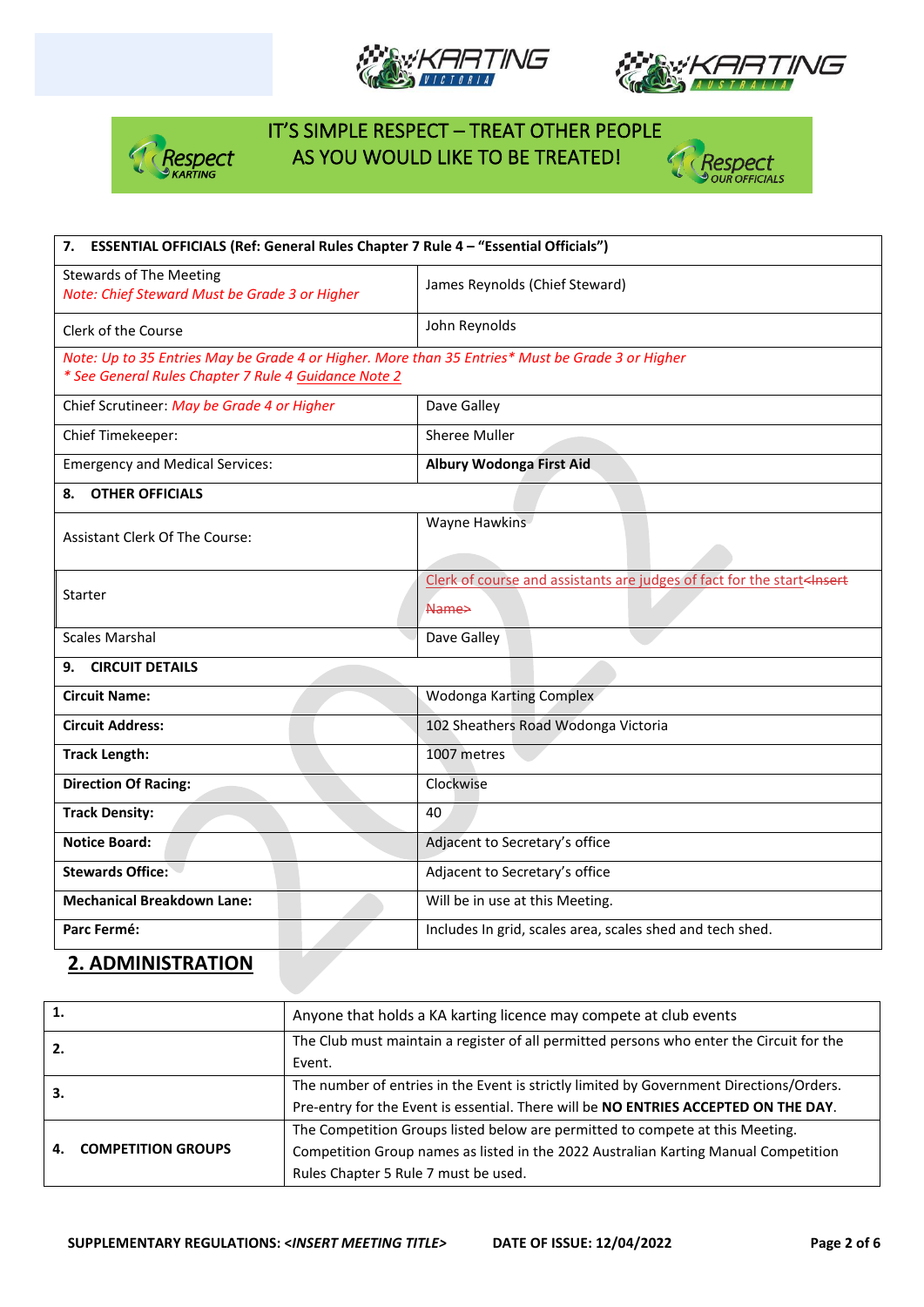







|                                                                                                                                                                                                                                                                                                                                                                                                                                                                                                                                                                                                                                                                                                                                                                |                                                    | See the Important Notes for Clubs About 4SS Racing (Class Rules, Chapter 20) |                                                                                                                          |            |                                                                                                                                       |  |  |
|----------------------------------------------------------------------------------------------------------------------------------------------------------------------------------------------------------------------------------------------------------------------------------------------------------------------------------------------------------------------------------------------------------------------------------------------------------------------------------------------------------------------------------------------------------------------------------------------------------------------------------------------------------------------------------------------------------------------------------------------------------------|----------------------------------------------------|------------------------------------------------------------------------------|--------------------------------------------------------------------------------------------------------------------------|------------|---------------------------------------------------------------------------------------------------------------------------------------|--|--|
| <b>Competition Group</b>                                                                                                                                                                                                                                                                                                                                                                                                                                                                                                                                                                                                                                                                                                                                       | <b>Eligible Classes for each Competition Group</b> |                                                                              |                                                                                                                          |            |                                                                                                                                       |  |  |
| Cadet                                                                                                                                                                                                                                                                                                                                                                                                                                                                                                                                                                                                                                                                                                                                                          |                                                    | Cadet 9                                                                      | Cadet 4SS<br>Cadet 12                                                                                                    |            | <b>NOTE: Cadet 9 and Cadet 4SS MUST be</b><br>arranged behind Cadet 12.                                                               |  |  |
| <b>Junior (Lower Performance)</b>                                                                                                                                                                                                                                                                                                                                                                                                                                                                                                                                                                                                                                                                                                                              |                                                    | KA4                                                                          | 4SS Junior                                                                                                               | Yamaha     |                                                                                                                                       |  |  |
| <b>Junior (Higher Performance)</b>                                                                                                                                                                                                                                                                                                                                                                                                                                                                                                                                                                                                                                                                                                                             |                                                    | KA3                                                                          | KA <sub>2</sub>                                                                                                          | Junior Max | Junior Performance                                                                                                                    |  |  |
| <b>Senior 4 Stroke</b>                                                                                                                                                                                                                                                                                                                                                                                                                                                                                                                                                                                                                                                                                                                                         | 4SS Senior                                         | 4SS<br>Supermaxx                                                             |                                                                                                                          |            |                                                                                                                                       |  |  |
| <b>Senior (Lower Performance)</b>                                                                                                                                                                                                                                                                                                                                                                                                                                                                                                                                                                                                                                                                                                                              |                                                    | KA4                                                                          | KA3                                                                                                                      | Yamaha     | TaG 125 Restricted                                                                                                                    |  |  |
| <b>Senior TaG</b>                                                                                                                                                                                                                                                                                                                                                                                                                                                                                                                                                                                                                                                                                                                                              |                                                    | <b>TaG 125</b>                                                               | X30                                                                                                                      |            |                                                                                                                                       |  |  |
| <b>Open Performance</b>                                                                                                                                                                                                                                                                                                                                                                                                                                                                                                                                                                                                                                                                                                                                        |                                                    | KZ2                                                                          | D <sub>D</sub> <sub>2</sub>                                                                                              | Gearbox    | Open Performance                                                                                                                      |  |  |
| $\bullet$<br>(2) groups.                                                                                                                                                                                                                                                                                                                                                                                                                                                                                                                                                                                                                                                                                                                                       |                                                    |                                                                              | Should any Competition Group reach 80% of the Track Density, the Classes in that Competition Group may be split into two |            |                                                                                                                                       |  |  |
| <b>ENTRIES</b><br>5.                                                                                                                                                                                                                                                                                                                                                                                                                                                                                                                                                                                                                                                                                                                                           |                                                    |                                                                              |                                                                                                                          |            |                                                                                                                                       |  |  |
| 2.1 ENTRIES OPEN:                                                                                                                                                                                                                                                                                                                                                                                                                                                                                                                                                                                                                                                                                                                                              | 1/04/2022                                          |                                                                              |                                                                                                                          |            |                                                                                                                                       |  |  |
| 2.2 ENTRIES CLOSE:                                                                                                                                                                                                                                                                                                                                                                                                                                                                                                                                                                                                                                                                                                                                             |                                                    | 9.00pm Thursday 28/04/2022<br>NO LATE ENTRIES ACCEPTED.                      |                                                                                                                          |            |                                                                                                                                       |  |  |
| <b>ENTRY FEE</b><br>6.                                                                                                                                                                                                                                                                                                                                                                                                                                                                                                                                                                                                                                                                                                                                         |                                                    |                                                                              |                                                                                                                          |            |                                                                                                                                       |  |  |
| 3.1 The Entry Fee for each Competition Group at this Meeting including GST and the TDF levy is as follows:                                                                                                                                                                                                                                                                                                                                                                                                                                                                                                                                                                                                                                                     |                                                    |                                                                              |                                                                                                                          |            |                                                                                                                                       |  |  |
| <b>Competition Group Name</b>                                                                                                                                                                                                                                                                                                                                                                                                                                                                                                                                                                                                                                                                                                                                  |                                                    | <b>Entry Fee</b>                                                             |                                                                                                                          |            |                                                                                                                                       |  |  |
| All Groups                                                                                                                                                                                                                                                                                                                                                                                                                                                                                                                                                                                                                                                                                                                                                     |                                                    |                                                                              |                                                                                                                          |            | \$50                                                                                                                                  |  |  |
| Second or Third Groups Entered                                                                                                                                                                                                                                                                                                                                                                                                                                                                                                                                                                                                                                                                                                                                 |                                                    | \$35                                                                         |                                                                                                                          |            |                                                                                                                                       |  |  |
| <b>ENTRY PROCEDURE</b><br>7.                                                                                                                                                                                                                                                                                                                                                                                                                                                                                                                                                                                                                                                                                                                                   |                                                    |                                                                              |                                                                                                                          |            |                                                                                                                                       |  |  |
| 4.1 Each Entry for this Meeting must be made using the CMS as follows:<br>Log on to your driver information via http://www.karting.net.au/<br>Click on the licence and entries icon (top centre of the screen)<br>Click on the "Enter a Race Meeting" icon<br>Enter your log on details<br>Under 'My Details' functions, choose 'Pre Enter Race Meeting'<br>Choose the State in which the Meeting is being held<br>Choose the Club who is the Organiser of the Meeting<br>4.2 Payment of the Entry Fee can be made as follows:<br>Credit card Payments can be made via CMS using SecurePay ONLY. Credit card fees will apply.<br><b>MINIMUM ENTRIES</b><br>8.<br>5.1 4 is the minimum number of pre-entries which must be received for each Competition Group. |                                                    |                                                                              |                                                                                                                          |            |                                                                                                                                       |  |  |
|                                                                                                                                                                                                                                                                                                                                                                                                                                                                                                                                                                                                                                                                                                                                                                |                                                    |                                                                              |                                                                                                                          |            | 5.2 If insufficient entries are received for a Competition Group to form in its own right, the Competition Group must be consolidated |  |  |
| in accordance with the Competition Rules Chapter $1 -$ Rule 9.                                                                                                                                                                                                                                                                                                                                                                                                                                                                                                                                                                                                                                                                                                 |                                                    |                                                                              |                                                                                                                          |            |                                                                                                                                       |  |  |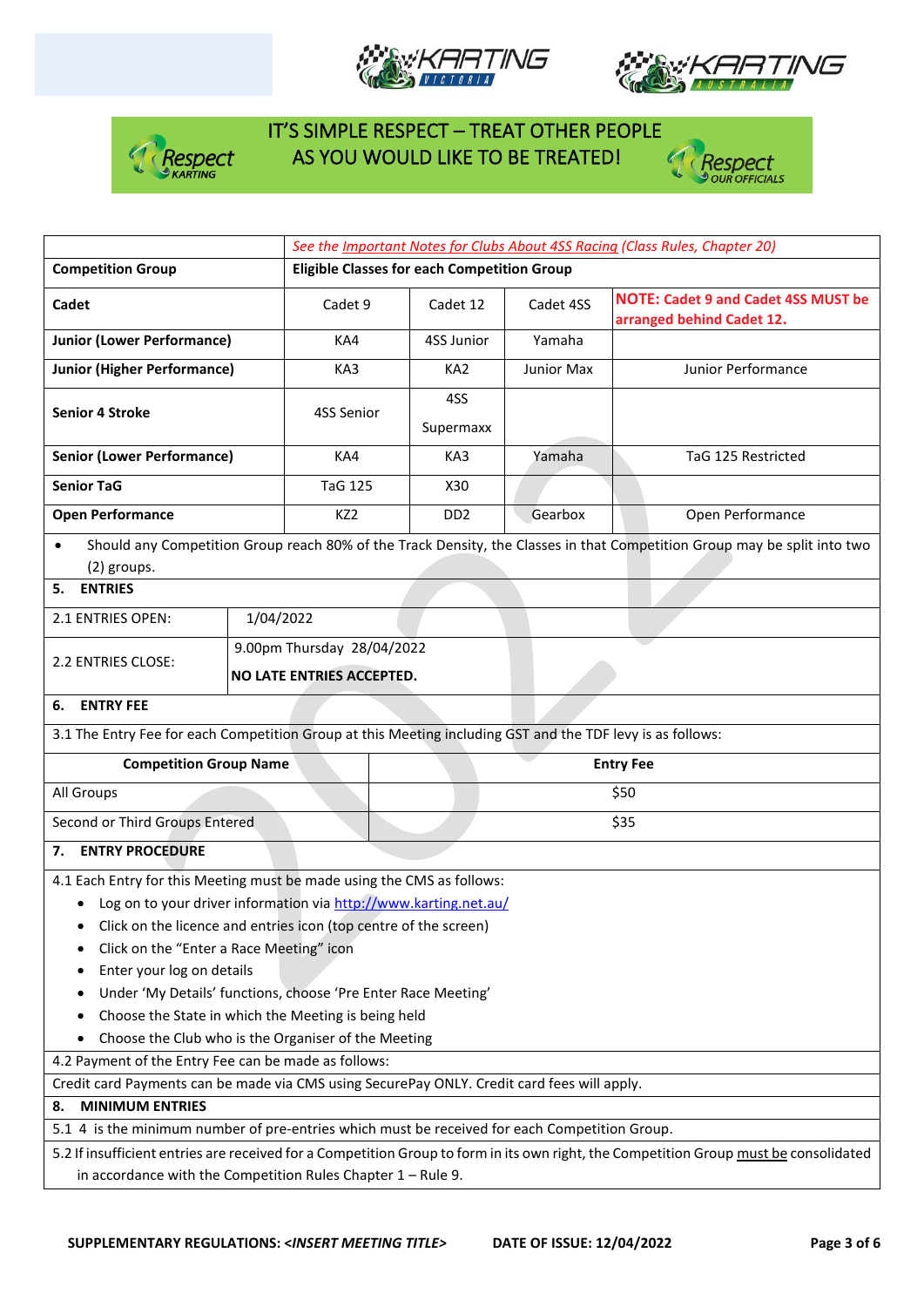







#### **9. BRING A MATE SESSION**

6.1 A "Bring a Mate" session Will not be conducted at this Meeting.

#### **10. TEAMS COMPETITION**

7.1 Teams Competition Will Not be conducted at this Meeting.

#### **3. SPECIFIC COVID-19 RESTRICTION AND MITIGATION REQUIREMENTS**

| <b>COVIDSafe ACTION PLAN (When required at law)</b>                                                          |                                                                                                                                                                                   |  |  |  |  |  |  |
|--------------------------------------------------------------------------------------------------------------|-----------------------------------------------------------------------------------------------------------------------------------------------------------------------------------|--|--|--|--|--|--|
| The Club has completed a COVIDSafe Action Plan and submitted it to the relevant State Government Department. |                                                                                                                                                                                   |  |  |  |  |  |  |
|                                                                                                              | All actions identified as being required to be done to create a COVIDSafe Event and Club facility must be carried out prior to and                                                |  |  |  |  |  |  |
| during the Event.                                                                                            |                                                                                                                                                                                   |  |  |  |  |  |  |
| 1.                                                                                                           | PERMITTED AND NON-PERMITTED PERSONS                                                                                                                                               |  |  |  |  |  |  |
|                                                                                                              | No person who has symptoms consistent with COVID-19 (this includes any fever, respiratory                                                                                         |  |  |  |  |  |  |
| 1.1.                                                                                                         | symptoms, shortness of breath, sore throat, cough, lack of smell or fatigue) is permitted to attend                                                                               |  |  |  |  |  |  |
|                                                                                                              | the Circuit or participate in the Event.                                                                                                                                          |  |  |  |  |  |  |
|                                                                                                              | Any person who starts to feel unwell or to exhibit symptoms of COVID-19 during the Event must                                                                                     |  |  |  |  |  |  |
| 1.2.                                                                                                         | immediately avoid contact with all persons at the Circuit and MUST IMMEDIATELY LEAVE the                                                                                          |  |  |  |  |  |  |
|                                                                                                              | Circuit.                                                                                                                                                                          |  |  |  |  |  |  |
|                                                                                                              |                                                                                                                                                                                   |  |  |  |  |  |  |
| 2.                                                                                                           | SOCIAL DISTANCING AND DENSITY REQUIRMENTS                                                                                                                                         |  |  |  |  |  |  |
| 2.1.                                                                                                         | Government prescribed Social Distancing measures must always be observed.                                                                                                         |  |  |  |  |  |  |
| 2.2.                                                                                                         | The use by Permitted Persons of any indoor facilities is strictly limited by the Density Quotient of the room as included                                                         |  |  |  |  |  |  |
|                                                                                                              | in the Club's COVIDSafe Action Plan.                                                                                                                                              |  |  |  |  |  |  |
| 2.3.                                                                                                         | Food service provided at the Event must fully comply with all State Public Health<br>Authority                                                                                    |  |  |  |  |  |  |
|                                                                                                              | Orders/Directions/Regulations.                                                                                                                                                    |  |  |  |  |  |  |
|                                                                                                              | Hand Hygiene must be available at all food service outlets.                                                                                                                       |  |  |  |  |  |  |
|                                                                                                              | Regular cleaning in accordance with the Club's COVIDSafe Action Plan MUST be carried out throughout the Event.                                                                    |  |  |  |  |  |  |
| 3.                                                                                                           | <b>Check In Requirements</b>                                                                                                                                                      |  |  |  |  |  |  |
| 3.1                                                                                                          | All Attendees MUST complete and submit the compulsory State Government issued QR Code Check-In upon arrival                                                                       |  |  |  |  |  |  |
|                                                                                                              | at the venue if required by the State or Federal Government.                                                                                                                      |  |  |  |  |  |  |
| 4.                                                                                                           |                                                                                                                                                                                   |  |  |  |  |  |  |
| 4.1                                                                                                          | HYGIENE FACILITIES - TOILET/WASHROOM FACILITIES and HAND SANITISER<br>The Club is required to provide facilities to ensure general and sensible hygiene practices are maintained. |  |  |  |  |  |  |
| 4.2                                                                                                          | Toilet and washroom facilities at the Circuit must be open and available for use.                                                                                                 |  |  |  |  |  |  |
|                                                                                                              | Washroom facilities must be properly equipped with liquid soap, running water and either air hand driers or paper                                                                 |  |  |  |  |  |  |
|                                                                                                              | towels.                                                                                                                                                                           |  |  |  |  |  |  |
| 4.3                                                                                                          | The toilets and washroom facilities must be cleaned at least once during the day or as otherwise required in                                                                      |  |  |  |  |  |  |
|                                                                                                              | accordance with the Club's COVIDSafe Action Plan                                                                                                                                  |  |  |  |  |  |  |
|                                                                                                              | It is strongly recommended that Essential Karting Personnel and Permitted Persons bring their own supply of hand                                                                  |  |  |  |  |  |  |
| 4.4                                                                                                          | sanitiser for use in accordance with government recommendations in addition to hand sanitiser that is supplied by the                                                             |  |  |  |  |  |  |
|                                                                                                              | Club.                                                                                                                                                                             |  |  |  |  |  |  |
|                                                                                                              |                                                                                                                                                                                   |  |  |  |  |  |  |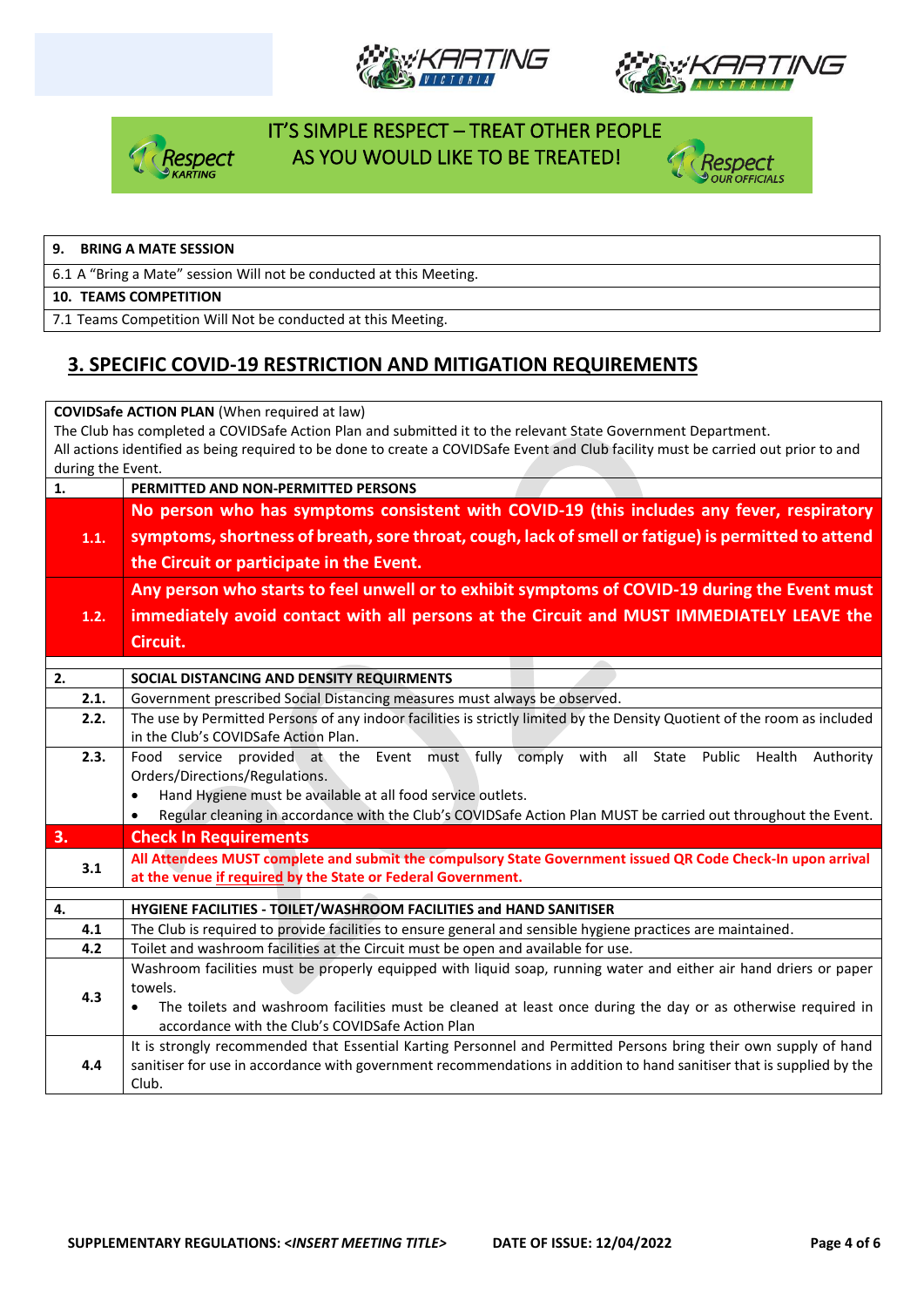







#### **4. COMPETITION**

| 1.                               | <b>FORMAT OF RACING - CLUB COMPETITION GROUPS</b>                                                                                                  |                                                                                      |        |         |                                               |                                                                                                     |  |  |
|----------------------------------|----------------------------------------------------------------------------------------------------------------------------------------------------|--------------------------------------------------------------------------------------|--------|---------|-----------------------------------------------|-----------------------------------------------------------------------------------------------------|--|--|
| 1.1                              | <b>Practice</b>                                                                                                                                    | 2 Practice session/s of 10 minutes will be held.                                     |        |         |                                               |                                                                                                     |  |  |
| $1.2$                            | Qualifying                                                                                                                                         | There Will be Timed Qualifying at this Event.                                        |        |         |                                               |                                                                                                     |  |  |
|                                  |                                                                                                                                                    | Qualifying will be of 6 minutes duration.                                            |        |         |                                               |                                                                                                     |  |  |
| 1.3                              | <b>Heats &amp; Final</b>                                                                                                                           |                                                                                      |        |         |                                               | The system of gridding will be in accordance with State Regulations - Club Competition Format No. 2 |  |  |
| <b>DISTANCES</b><br>2.           |                                                                                                                                                    |                                                                                      |        |         |                                               |                                                                                                     |  |  |
| Qualifying                       |                                                                                                                                                    | 6 Minutes                                                                            | Heat 1 | 8 Laps  | Heat 2                                        | 8 Laps                                                                                              |  |  |
| Heat 3                           |                                                                                                                                                    | 8 Laps                                                                               | Final  | 12 Laps |                                               |                                                                                                     |  |  |
| з.                               | <b>ACCESS TO CIRCUIT</b>                                                                                                                           |                                                                                      |        |         |                                               |                                                                                                     |  |  |
| 3.1                              |                                                                                                                                                    | Competitors will be permitted to enter the Circuit from 7.00am on 1/05/2022          |        |         |                                               |                                                                                                     |  |  |
| 4.                               | <b>DRIVERS BRIEFING</b>                                                                                                                            |                                                                                      |        |         |                                               |                                                                                                     |  |  |
| 4.1                              | Drivers Briefing notes will be advised in an electronic format OR over the PA system to all Competitors. Any                                       |                                                                                      |        |         |                                               |                                                                                                     |  |  |
|                                  |                                                                                                                                                    | questions should be directed to the Chief Steward prior to the start of Competition. |        |         |                                               |                                                                                                     |  |  |
| 5.                               | <b>SCRUTINEERING</b>                                                                                                                               |                                                                                      |        |         |                                               |                                                                                                     |  |  |
| 5.1                              | All Competitors will be required to complete an electronic Scrutineering Form via the link below.                                                  |                                                                                      |        |         |                                               |                                                                                                     |  |  |
|                                  | https://kartingaustralia.wufoo.com/forms/ke5irs90p046ov/                                                                                           |                                                                                      |        |         |                                               |                                                                                                     |  |  |
| 5.2                              | This form will be submitted to the Race Secretary in an electronic format.                                                                         |                                                                                      |        |         |                                               |                                                                                                     |  |  |
| <b>FUEL</b><br>6.                |                                                                                                                                                    |                                                                                      |        |         |                                               |                                                                                                     |  |  |
| 6.1                              | PULP and E10 PULP are the only fuels permitted to be used at this Meeting.                                                                         |                                                                                      |        |         |                                               |                                                                                                     |  |  |
| 6.2                              | Control Fuel Will Not be used at this Meeting.                                                                                                     |                                                                                      |        |         |                                               |                                                                                                     |  |  |
| 7.                               | <b>TIMETABLE</b>                                                                                                                                   |                                                                                      |        |         |                                               |                                                                                                     |  |  |
| 7.1                              | Sunday 1/05/2022                                                                                                                                   |                                                                                      |        |         |                                               |                                                                                                     |  |  |
|                                  | <b>TIME</b>                                                                                                                                        |                                                                                      |        |         | <b>ACTIVITY</b>                               |                                                                                                     |  |  |
| a)                               | 7.00am                                                                                                                                             |                                                                                      |        |         | Gates open                                    |                                                                                                     |  |  |
| b)                               | 8.00am                                                                                                                                             |                                                                                      |        |         | Canteen opens                                 |                                                                                                     |  |  |
| c)                               | 8.00am                                                                                                                                             |                                                                                      |        |         | Practice. No engine starting before this time |                                                                                                     |  |  |
| d)                               | 9.30am                                                                                                                                             |                                                                                      |        |         | Qualifying commences                          |                                                                                                     |  |  |
| e)                               | After qualifying                                                                                                                                   |                                                                                      |        | Racing  |                                               |                                                                                                     |  |  |
| <b>TROPHIES AND PRIZES</b><br>8. |                                                                                                                                                    |                                                                                      |        |         |                                               |                                                                                                     |  |  |
|                                  | Trophies will be presented at the Meeting for $1^{st}$ 2 <sup>nd</sup> and 3 <sup>rd</sup> . Placings will be determined by All points accumulated |                                                                                      |        |         |                                               |                                                                                                     |  |  |
| 8.1                              | during the day.                                                                                                                                    |                                                                                      |        |         |                                               |                                                                                                     |  |  |
|                                  |                                                                                                                                                    |                                                                                      |        |         |                                               |                                                                                                     |  |  |